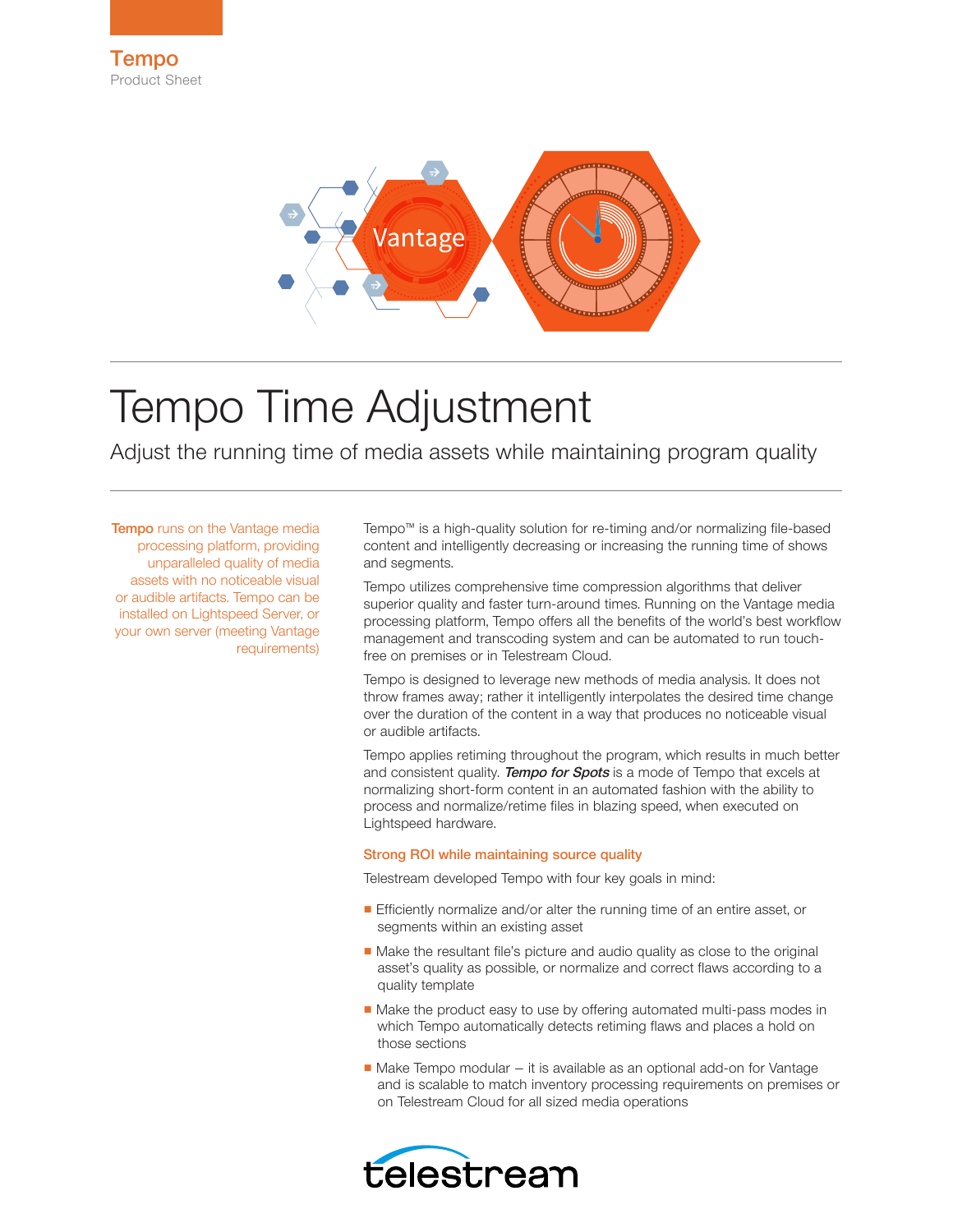Tempo delivers on all counts by providing unmatched ROI capabilities while maintaining standards of quality consistent with broadcast and network-level requirements.

## Tempo Features

Tempo runs on the Vantage media processing platform providing unparalleled quality of media assets with no noticeable visual or audible artifacts.

Since it is built on the flexible Vantage service oriented architecture, made up of discrete services and connectors, Tempo can be seamlessly connected to other Vantage or third-party systems to create a powerful automated workflow – all under unified system control.

Tempo can shorten or lengthen an existing asset's running time from 1% to 10% without noticeable loss of video or audio quality. Perfect for TV show re-timing and broadcast re-timing.

Tempo features advanced workflow and operational features that not only make it easy for new and existing content retiming personnel to use, but it also automates many of the QC processes to allow operators to quickly achieve the highest video and audio quality possible. Tempo is the only retiming solution that features "Two-Pass Retiming", which automates the process of finding artifacts and errors and negates the requirement for editing out improperly retimed scenes.

- Tempo can be controlled through a special Vantage Portal that provides the ability to:
	- Drag Vantage clips into a clip palette and view them in a built-in video player that provides for quick marking of segments to be re-timed.
	- Segment long-form clips to set "no-touch" segments that will not be re-timed
	- Set an overall content new run time, or time to subtract from an existing asset
	- Add a graphic overlay to one or more clips
	- Preserve and re-time captions
	- Preserve or add Content Rating to the re-timed asset
	- Run a "two-pass" operation in which the first pass identifies potential retiming flaws and allows for placing quick "holds" on those sections. In this mode, the target duration is accomplished in non-hold sections of the media.
- Tempo can also be controlled in a touch-free fashion by submitting an XML file into the Tempo action, which utilizes Telestream's Tempo-CML commands to control retiming and segmentation. These XML files can be activated with a Vantage Workorder (Excel CSV file) to quickly perform batch operations on multiple source files. XML template files can feed automated Tempo workflows in Telestream Cloud to retime content without it ever leaving the cloud.



# Tempo Portal